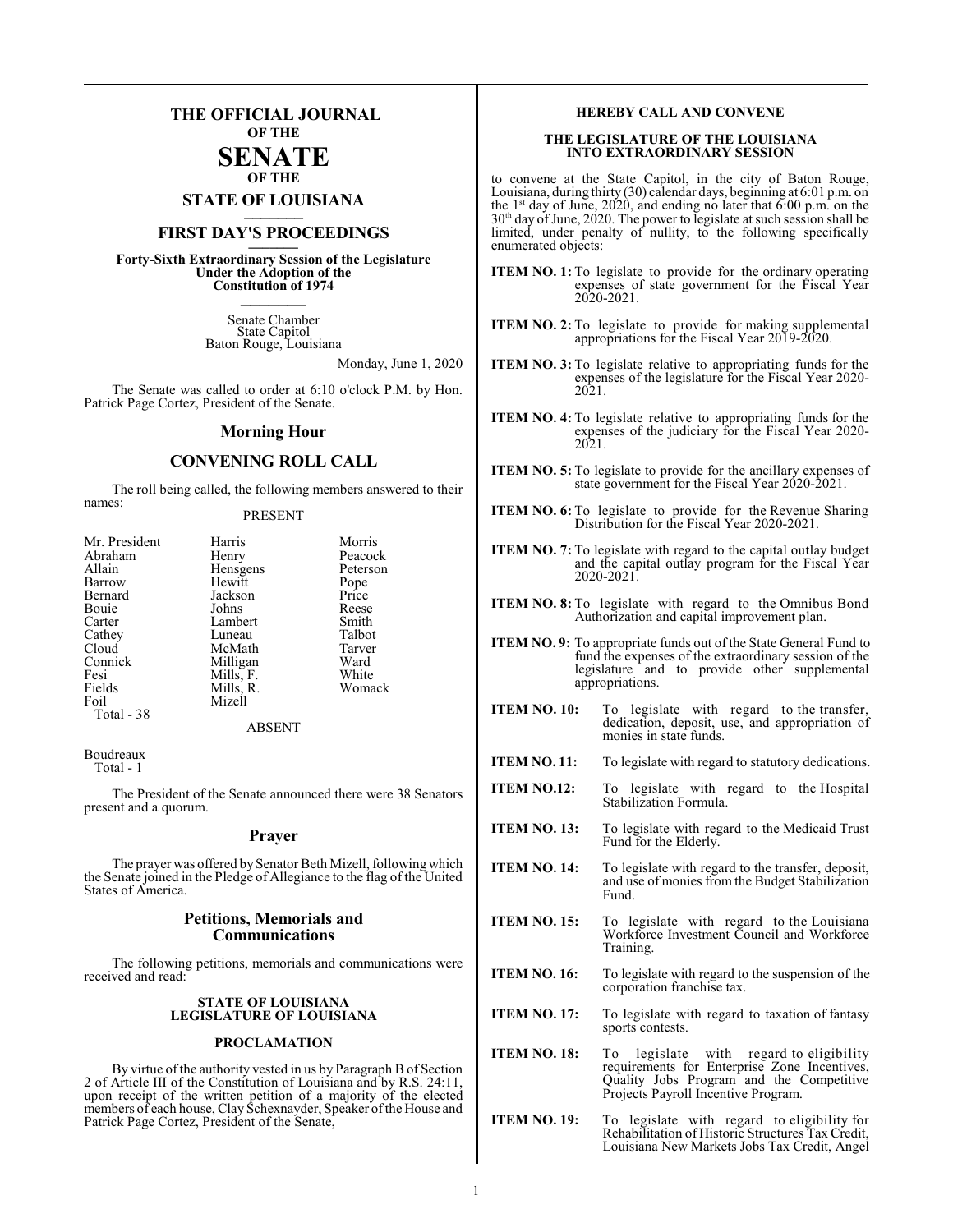## June 1, 2020

# **Page 2 SENATE 1st DAY'S PROCEEDINGS**

|                     | Investor Tax Credit Program, Cane River<br>Heritage Tax Credit, Research and Development<br>Tax Credit and the Digital Interactive Media and<br>Software Tax Credit.                                         | <b>ITEM NO. 36:</b>                                                                                                                                                                                                                                                                    | To legislate with regard to promotional play<br>wagers made in casinos.                                                                                                                                                                                                                                                                                         |  |
|---------------------|--------------------------------------------------------------------------------------------------------------------------------------------------------------------------------------------------------------|----------------------------------------------------------------------------------------------------------------------------------------------------------------------------------------------------------------------------------------------------------------------------------------|-----------------------------------------------------------------------------------------------------------------------------------------------------------------------------------------------------------------------------------------------------------------------------------------------------------------------------------------------------------------|--|
|                     |                                                                                                                                                                                                              | <b>ITEM NO. 37:</b>                                                                                                                                                                                                                                                                    | To legislate with regard to insurance dispute<br>resolution and billing for health care services.                                                                                                                                                                                                                                                               |  |
| ITEM NO. 20:        | To legislate with regard to the net operating loss<br>carryback provisions of corporate income tax<br>deductions.                                                                                            | <b>ITEM NO. 38:</b>                                                                                                                                                                                                                                                                    | To legislate with regard to Medicaid coverage<br>for home health services.                                                                                                                                                                                                                                                                                      |  |
| <b>ITEM NO. 21:</b> | To legislate with regard to appropriating funds<br>received from the Coronavrius Aid, Relief, and<br>Economic Security Act, also know as the                                                                 | <b>ITEM NO. 39:</b>                                                                                                                                                                                                                                                                    | To legislate with regard to billing for mechanical<br>repairs and services of a motor vehicle.                                                                                                                                                                                                                                                                  |  |
| <b>ITEM NO. 22:</b> | CARES Act.<br>To legislate with regard to emergency-related<br>claims for unemployment compensation filed by<br>persons whose unemployment was directly<br>related due to the impact of COVID-19.            | <b>ITEM NO. 40:</b>                                                                                                                                                                                                                                                                    | To legislate with regard to civil liability and<br>motor vehicle liability coverage, general<br>prescriptive periods for delictual actions,<br>collateral source, prescription, jury trials, jury<br>trial thresholds, direct actions against insurers,<br>evidence regarding seat belts, annual rate filings<br>by the commissioner of insurance and mandatory |  |
| <b>ITEM NO. 23:</b> | To legislate with regard to maximum driving<br>time restrictions on commercial motor vehicle<br>drivers during a gubernatorially declared public<br>health emergency.                                        | <b>ITEM NO. 41:</b>                                                                                                                                                                                                                                                                    | rate reductions.<br>To legislate with regard to fees charged to<br>students at public postsecondary institutions.                                                                                                                                                                                                                                               |  |
| <b>ITEM NO. 24:</b> | To legislate with regard to licensure of medical<br>professionals during a gubernatorially declared<br>public health emergency.                                                                              | IN WITNESS WHEREOF, We have hereunto set our hands<br>officially and caused to be affixed the Seals of the House of<br>Representatives and of the Senate, at the Capitol, in the city of Baton<br>Rouge, on this 22 <sup>nd</sup> day of MAY, 2020.                                    |                                                                                                                                                                                                                                                                                                                                                                 |  |
| <b>ITEM NO. 25:</b> | To legislate with regard to the suspension of<br>commercial insurance policy audits during a<br>gubernatorially declared public health<br>emergency.                                                         | <b>CLAY SCHEXANDER</b><br>PATRICK PAGE CORTEZ<br>President of the Senate<br>Speaker of the House of Representatives                                                                                                                                                                    |                                                                                                                                                                                                                                                                                                                                                                 |  |
| ITEM NO. 26:        | To legislate with regard to remote notarization<br>during a gubernatorially declared public health<br>emergency.                                                                                             | <b>ATTEST BY</b><br><b>THE CLERK &amp; THE SECRETARY</b><br><b>MICHELLE FONTENOT</b><br>YOLANDA J. DIXON<br>Clerk of the House of Representatives                                                                                                                                      |                                                                                                                                                                                                                                                                                                                                                                 |  |
| ITEM NO. 27:        | To legislate with regard to the administration and<br>collection of sales taxes.                                                                                                                             |                                                                                                                                                                                                                                                                                        | Secretary of the Senate<br><b>Rules Suspended</b>                                                                                                                                                                                                                                                                                                               |  |
|                     |                                                                                                                                                                                                              |                                                                                                                                                                                                                                                                                        |                                                                                                                                                                                                                                                                                                                                                                 |  |
| <b>ITEM NO. 28:</b> | To legislate with regard to the Industrial Tax<br>Exemption Program and payments in lieu of tax.                                                                                                             | Senator Mizell asked for and obtained a suspension of the rules<br>for the purpose of taking up at this time.                                                                                                                                                                          |                                                                                                                                                                                                                                                                                                                                                                 |  |
| ITEM NO. 29:        | To legislate with regard to the extension of filing<br>all state and local tax returns and penalties and                                                                                                     |                                                                                                                                                                                                                                                                                        | <b>Introduction of Senate Resolutions</b>                                                                                                                                                                                                                                                                                                                       |  |
|                     | interest thereto for persons and business due to a<br>gubernatorially declared public health<br>emergency.                                                                                                   | Senator Mizell asked for and obtained a suspension of the rules<br>to introduce and read Senate Resolutions a first and second time and<br>act upon them.                                                                                                                              |                                                                                                                                                                                                                                                                                                                                                                 |  |
| ITEM NO. 30:        | To legislate with regard to the collection of sales<br>tax by dealers and vendor's compensation.                                                                                                             | <b>SENATE RESOLUTION NO. 1</b><br>BY SENATOR MIZELL                                                                                                                                                                                                                                    |                                                                                                                                                                                                                                                                                                                                                                 |  |
| <b>ITEM NO. 31:</b> | To legislate with regard to the expansion of<br>broadband coverage.                                                                                                                                          | A RESOLUTION<br>BE IT RESOLVED by the Senate of the State of Louisiana that a<br>Committee of five be appointed to notify the House of<br>Representatives that the Senate is now duly convened and<br>organized and prepared to transact such business as may be<br>brought before it. |                                                                                                                                                                                                                                                                                                                                                                 |  |
| <b>ITEM NO. 32:</b> | To legislate with regard to the collection of<br>withholding taxes from unemployment benefits.                                                                                                               |                                                                                                                                                                                                                                                                                        |                                                                                                                                                                                                                                                                                                                                                                 |  |
| <b>ITEM NO. 33:</b> | To legislate with regard to the creation of a<br>Streamlining Government Commission and to<br>provide for its authority, duties and powers.                                                                  | and adopted.                                                                                                                                                                                                                                                                           | On motion of Senator Mizell, the resolution was read by title                                                                                                                                                                                                                                                                                                   |  |
| <b>ITEM NO. 34:</b> | To legislate with regard to the suspension of<br>licensing requirements and fees imposed on<br>certain businesses during a gubernatorially<br>declared public health emergency.                              | In compliance with the resolution the President of the Senate<br>appointed the following Committee:<br>Senators Bouie,<br>Connick,                                                                                                                                                     |                                                                                                                                                                                                                                                                                                                                                                 |  |
| ITEM NO. 35:        | To legislate with regard to the Louisiana Electric<br>Utility Investment Recovery Securitization Act<br>and securitization of certain costs during a<br>gubernatorially declared public health<br>emergency. |                                                                                                                                                                                                                                                                                        | Morris,<br>Price, and<br>Talbot.                                                                                                                                                                                                                                                                                                                                |  |
|                     |                                                                                                                                                                                                              |                                                                                                                                                                                                                                                                                        |                                                                                                                                                                                                                                                                                                                                                                 |  |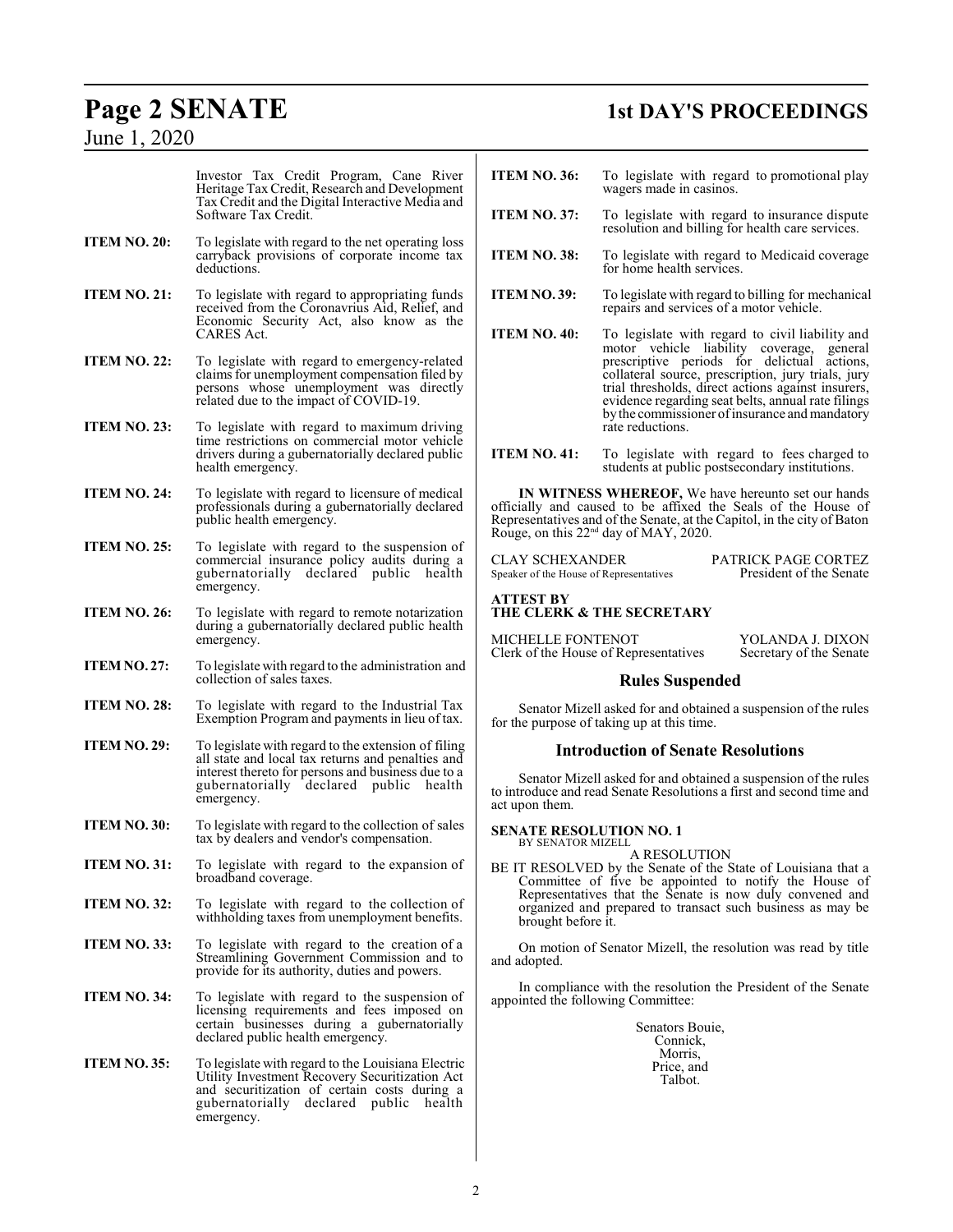#### **SENATE RESOLUTION NO. 2**

BY SENATOR MIZELL A RESOLUTION

BE IT RESOLVED by the Senate of the State of Louisiana that a Committee of six be appointed to act with such a Committee as the House of Representatives may appoint to notify the Governor that the Legislature is now duly convened and organized and prepared to receive such communication as he may desire to lay before it.

On motion of Senator Mizell, the resolution was read by title and adopted.

In compliance with the resolution the President of the Senate appointed the following Committee:

> Senators Barrow, Fesi, Hensgens, Milligan, and Peacock.

#### **Reports of Committees**

The Committee appointed to notify the Governor that the Senate had convened and was prepared to transact business reported it had performed that duty. The President of the Senate thanked the Committee and discharged it.

The Committee appointed to notify the House ofRepresentatives that the Senate had convened and was prepared to transact business reported it had performed that duty. The President of the Senate thanked the Committee and discharged it.

#### **Committee from the House of Representatives**

A Committee from the House of Representatives appeared before the Bar of the Senate and informed the Senate that the House ofRepresentatives was organized and ready to proceed with business.

#### **Introduction of Senate Bills and Joint Resolutions**

Senator Connick asked for and obtained a suspension of the rules to introduce and read Senate Bills and Joint Resolutions a first and second time and refer them to committee.

#### **SENATE BILL NO. 1—** BY SENATOR CONNICK

AN ACT

To amend and reenact Code of Civil Procedure Article 1732(1), relative to jury trials; to provide relative to limitations on jury trials; to provide for the availability of jury trials; to provide certain terms and conditions; and to provide for related matters.

The bill was read by title and referred by the President to the Committee on Judiciary A.

## **SENATE BILL NO. 2—**<br>BY SENATOR CONNICK

AN ACT

To amend and reenact Civil Code Article 3493.10 and to repeal Civil Code Article 3492; to extend the general prescriptive period for certain delictual actions; to provide terms and conditions; to provide for an effective date; and to provide for related matters.

The bill was read by title and referred by the President to the Committee on Judiciary A.

#### **SENATE BILL NO. 3—**

BY SENATOR CONNICK

AN ACT To amend and reenact Civil Code Art. 3493.10 and Code of Civil Procedure Art. 1732(1), and to repeal Civil Code Art. 3492, relative to civil actions; to provide relative to prescriptive periods and jury trials; to extend the general prescriptive period for delictual actions; to provide with respect to jury trials; to provide certain terms, procedures, conditions, and requirements; to provide for an effective date; and to provide for related matters.

The bill was read by title and referred by the President to the Committee on Judiciary A.

**SENATE BILL NO. 4—**<br>BY SENATOR FOIL

AN ACT To amend and reenact R.S. 47:6015(J), relative to the research and development tax credit; to extend the duration for eligibility for the tax credit; to provide for an effective date; and to provide for related matters.

The bill was read by title and referred by the President to the Committee on Revenue and Fiscal Affairs.

#### **SENATE BILL NO. 5—**

BY SENATOR JOHNS AN ACT

To amend and reenact R.S. 27:44(16), 205(17), and 353(8), and to enact R.S. 27:44(21.1), 205(30.1), and 353(9.1), relative to gaming; to except promotional play wagers in determining net revenue in certain gaming; and to provide for related matters.

The bill was read by title and referred by the President to the Committee on Judiciary B.

#### **SENATE BILL NO. 6—** BY SENATOR ALLAIN

AN ACT

To enact R.S. 47:601.1, relative to suspension of the initial corporation franchise tax and the corporation franchise tax on the first three hundred thousand dollars of taxable capital; to provide the applicable tax periods of the suspension; to provide for eligibility; and to provide for related matters.

The bill was read by title and referred by the President to the Committee on Revenue and Fiscal Affairs.

## **SENATE BILL NO. 7—**<br>BY SENATOR TALBOT

AN ACT

To enact R.S. 22:1828 and Subpart E of Part II of Chapter 6 of Title 22 of the Louisiana Revised Statutes of 1950, to be comprised of R.S. 22:1885.1 through 1885.8, relative to health insurance; to provide for assignment of benefits; to provide for definitions; to provide for an independent process for the resolution of payment disputes between health insurance issuers and certain health care providers; to provide for applicability; to provide for criteria to be used by an independent dispute resolution entity; to provide for rulemaking; and to provide for related matters.

The bill was read by title and referred by the President to the Committee on Insurance.

#### **SENATE BILL NO. 8—** BY SENATOR TALBOT

AN ACT

To enact R.S. 22:1828 and Subpart E of Part II of Chapter 6 of Title 22 of the Louisiana Revised Statutes of 1950, to be comprised of R.S. 22:1885.1 through 1885.8, relative to health insurance; to provide for assignment of benefits; to provide for definitions; to provide for an independent process for the resolution of payment disputes between health insurance issuers and certain health care providers; to provide for applicability; to provide for